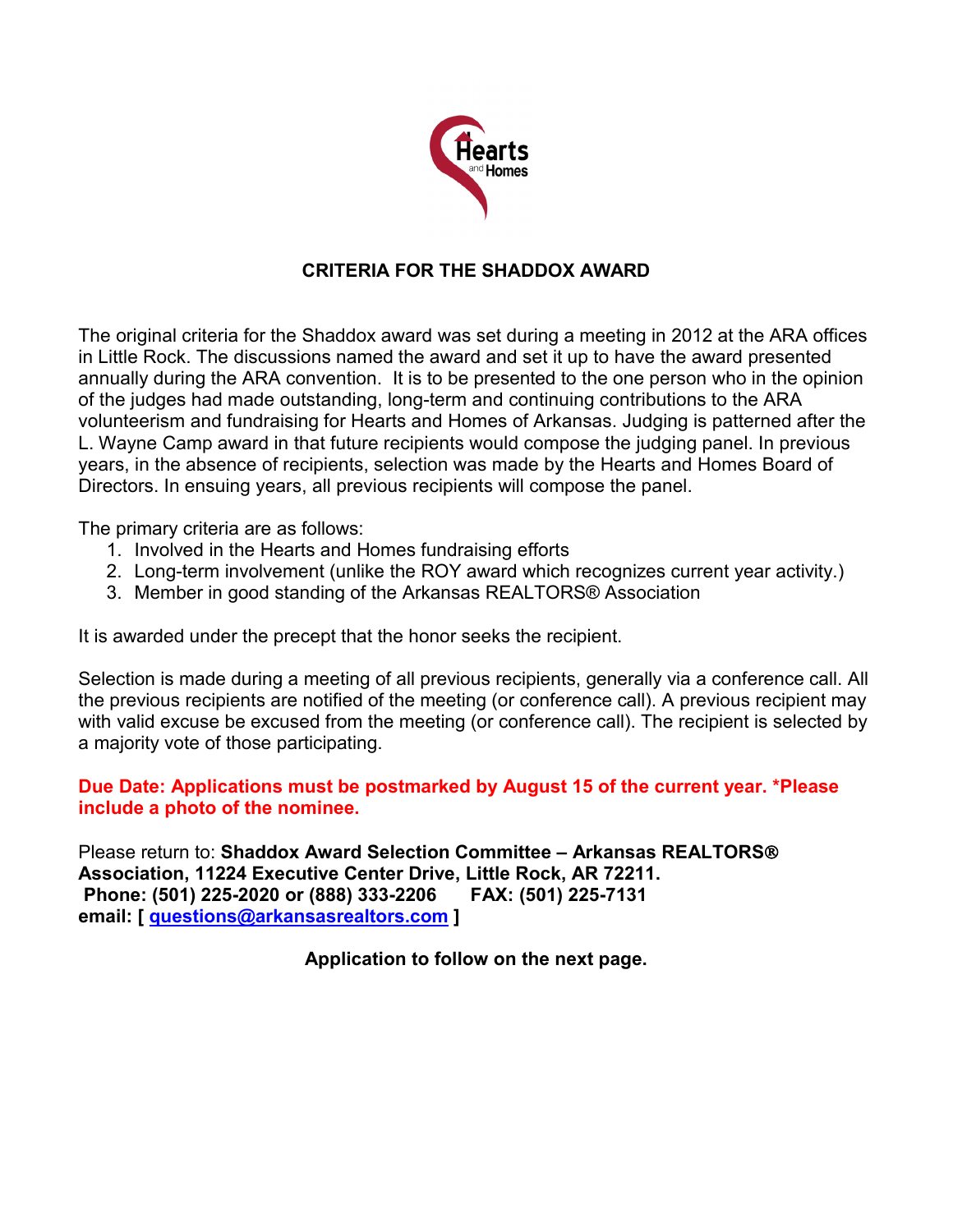## **Arkansas REALTORS Association DORWIN SHADDOX AWARD CANDIDATE NOMINATION**

Nominee must comply with all criteria -- please note the requirement that the Nominee must continue to participate and be involved in activities at all levels of the Association. All information must be completed on the form and resumes may be attached in addition to the completed nomination form. Only nominations submitted on this form will be considered. Any other attachments will be discarded.

 $\overline{a}$  , and the contribution of the contribution of the contribution of the contribution of the contribution of the contribution of the contribution of the contribution of the contribution of the contribution of the co

\_\_\_\_\_\_\_\_\_\_\_\_\_\_\_\_\_\_\_\_\_\_\_\_\_\_\_\_\_\_\_\_\_\_\_\_\_\_\_\_\_\_\_\_\_\_\_\_\_\_\_\_\_\_\_\_\_\_\_\_\_\_\_\_\_\_\_\_\_\_\_\_

 $\_$  , and the set of the set of the set of the set of the set of the set of the set of the set of the set of the set of the set of the set of the set of the set of the set of the set of the set of the set of the set of th

Nominee Name:

Association/Board Name:

How long has the nominee been involved in charitably work with Hearts & Homes of Arkansas?

Notable contributions and reasons why nominee should receive this award?

 $\overline{\phantom{a}}$  , and the contribution of the contribution of the contribution of the contribution of the contribution of the contribution of the contribution of the contribution of the contribution of the contribution of the

Nominated By:

Date Submitted: